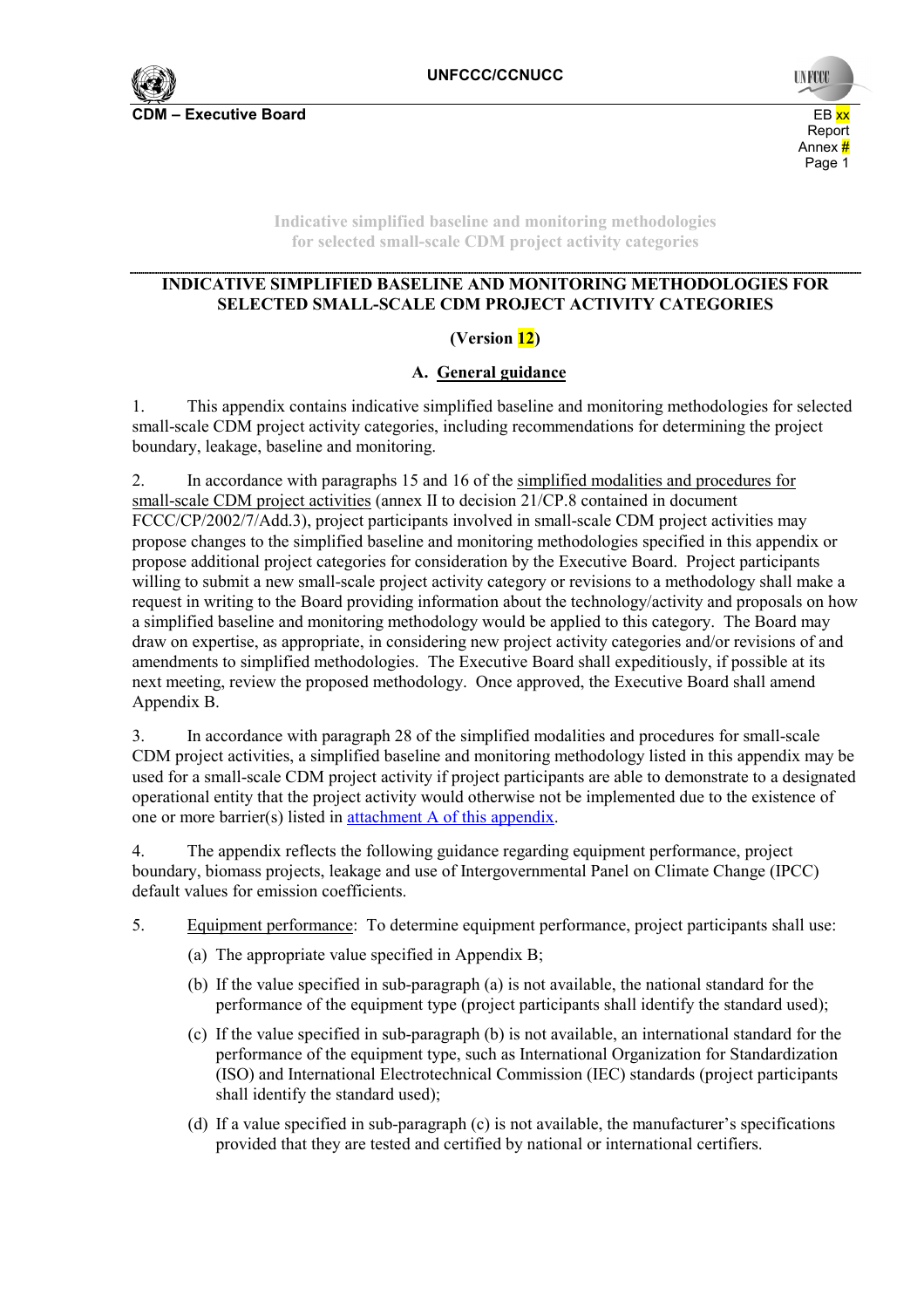

 $\overline{a}$ 

**UNFCC** report to the contract of the contract of the contract of the contract of the contract of the contract of the contract of the contract of the contract of the contract of the contract of the contract of the contract of the Annex <mark>#</mark> Annex # Annex # Annex # Annex # Annex **#** Page 2

> **Indicative simplified baseline and monitoring methodologies for selected small-scale CDM project activity categories**

6. Project participants have the option of using performance data from test results conducted by an independent entity for equipment installed under the project activity.

7. Output capacity of renewable energy equipment: Definition of "maximum output capacity equivalent of up to 15 megawatts (or an appropriate equivalent)":

- (a) Definition of "maximum output": "output" is the installed/rated capacity, as indicated by the manufacturer of the equipment<sup>1</sup> or plant, disregarding the actual load factor of the plant;
- (b) Definition of "appropriate equivalent" of 15 megawatts: Whereas decision 17/CP.7, paragraph 6 (c) (i), refers to megawatts (MW), project proposals may refer to  $MW(p)^{1}$ ,  $MW(e)$  or  $MW(th)$ . As  $MW(e)$  is the most common denomination, the Executive Board has agreed to define MW as MW(e) and otherwise to apply an appropriate conversion factor;
- (c) For biomass, biofuel and biogas project activities, the maximal limit of 15MW(e) is equivalent to 45 MW thermal output of the equipment or the plant (e.g. boilers). For thermal applications of biomass, biofuels or biogas (e.g. the cookstoves), the limit of 45 MWth is the installed/rated capacity of the thermal application equipment or device/s (e.g. biogas stoves). For electrical or mechanical applications, the limit of 15 MW installed/rated output shall be used. In case of cofiring renewable and fossil fuels, the rated capacity of the system when using fossil fuel shall apply;
- (d) For thermal applications of solar energy projects<sup>2</sup>, 'maximum output' shall be calculated using a conversion factor of 700 Wth/ $m<sup>2</sup>$  of aperture area of glazed flat plate or evacuated tubular collector i.e. eligibility limit in terms of aperture area is  $64000 \text{ m}^2$  of the collector. Project participants may also use other conversion factors determined as per the procedures prescribed for 'equipment performance' under paragraph 5 above, however it shall be justified why the chosen conversion factor is more appropriate to the project activity.

8. Project boundary: The project boundary shall be limited to the physical project activity. Project activities that displace energy supplied by external sources shall earn certified emission reductions (CERs) for the emission reductions associated with the reduced supply of energy by those external sources.

9. Biomass projects: In the case of project activities using biomass, emission reductions may only be accounted for the combustion of "renewable biomass*".*

10. In the cases where leakage is to be considered, it shall be considered only within the boundaries of non-Annex I Parties.

11. In the case of project participants using IPCC default values for emission coefficients, these shall be the most up-to-date values available in the "2006 IPCC Guidelines for National Greenhouse Gas Inventories""IPCC Good Practice and Guidance and Uncertainty Management in National Greenhouse

<sup>&</sup>lt;sup>1</sup> For solar photovoltaic applications 15 MW(p) may be defined by manufacturers specifications under testing conditions of 1000 W/m<sup>2</sup> & 25 deg C or 600 W/m<sup>2</sup> & 35 deg C.

 $2$  This conversion is not applicable for solar thermal parabolic and trough type collectors used for high grade solar thermal energy applications.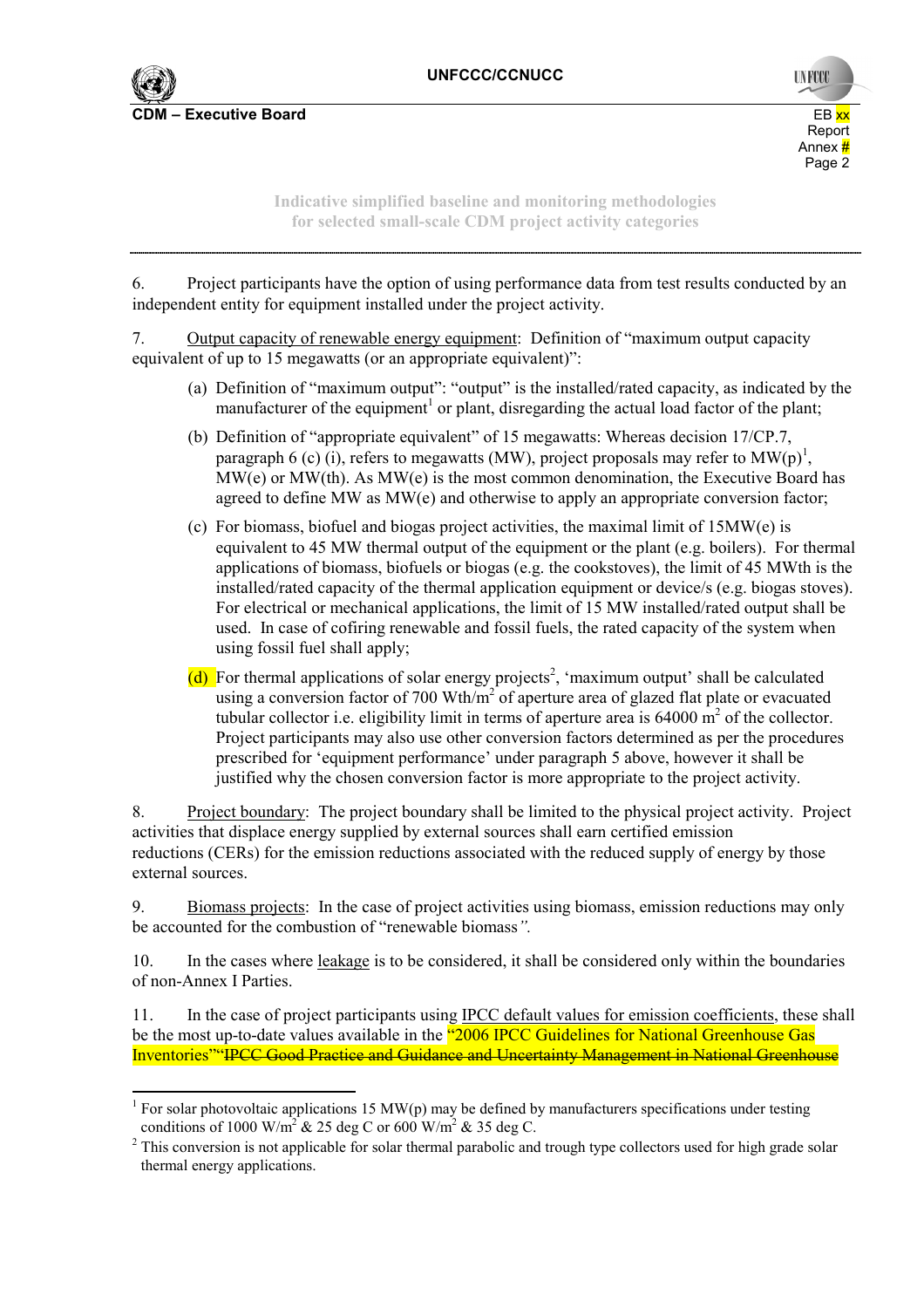

**UNFCC** report to the contract of the contract of the contract of the contract of the contract of the contract of the contract of the contract of the contract of the contract of the contract of the contract of the contract of the Annex <mark>#</mark> Annex # Annex # Annex # Annex # Annex **# Page 3 Page 3** 

> **Indicative simplified baseline and monitoring methodologies for selected small-scale CDM project activity categories**

Gas Inventories<sup>2</sup> and the "Revised 1996 IPCC Guidelines for National Greenhouse Gas Inventories". A link providing more updated information on IPCC default values for emission coefficients is available on the page for small-scale CDM project activities on the UNFCCC CDM web site: http://unfccc.int/cdm

12. Monitoring: while monitoring the emission reductions from the Small-scale Project Activity, project participants shall:

- (a) Electronically archive all data collected as part of monitoring for a period of 2 years from the end of the crediting period;
- (b) Data variables that are most directly related to the emission reductions (e.g. quantity of the fuel inputs, the amount of heat or electricity produced, gas captured) should be measured continuously. Data elements that are generally constant and indirectly related to the emission reductions (e.g. Emission factors, Calorific Value, System Efficiencies) should be measured or calculated at least once in an year, unless detailed specifications are provided as part of the indicated methodology;
- (c) Measuring equipment should be certified to national or IEC standards and calibrated according to the national standards and reference points or IEC standards and recalibrated at appropriate intervals according to manufacturer specifications, but at least once in 3 years;
- (d) The measured data with high levels of uncertainty or without adequate calibration should be compared with location/national data and commercial data to ensure consistency;
- (e) Wherever a statistical sample is proposed for monitoring, the sample should be representative of the population and should have a minimum level of confidence of one times the standard deviation (one sigma), unless detailed specifications are provided as part of the indicated methodology.

13. In relation to revisions and amendments to simplified baseline and monitoring methodologies contained in Appendix B, revisions shall not affect (a) registered CDM project activities during their crediting period; and (b) project activities that use the previously approved methodology for which requests for registration are submitted before or within eight (8) weeks after the methodology was revised.

14. **Type II and III** Greenfield projects (new facilities): **may** use a type II and type III small-scale methodology provided that they can demonstrate that the most plausible baseline scenario for this project activity is the baseline provided in the respective type  $\Pi$  and III small-scale methodology. The demonstration should include the assessment of the alternatives of the project activity. For the purpose of the demonstration, project participants may apply the steps 1 to 3 of the latest version of "Combined tool to identify the baseline scenario and demonstrate additionality"<sup>3</sup> to identify the baseline scenario. If the identified baseline scenario is the same as the baseline of the methodology, and it can be demonstrated that the implementation of the project as 'the proposed project activity undertaken without being registered as CDM', is not the common practice in the region, project participants can apply the methodology.

 <sup>3</sup> <http://cdm.unfccc.int/methodologies/Tools/EB28\_repan14\_Combined\_tool\_rev\_2.1.pdf>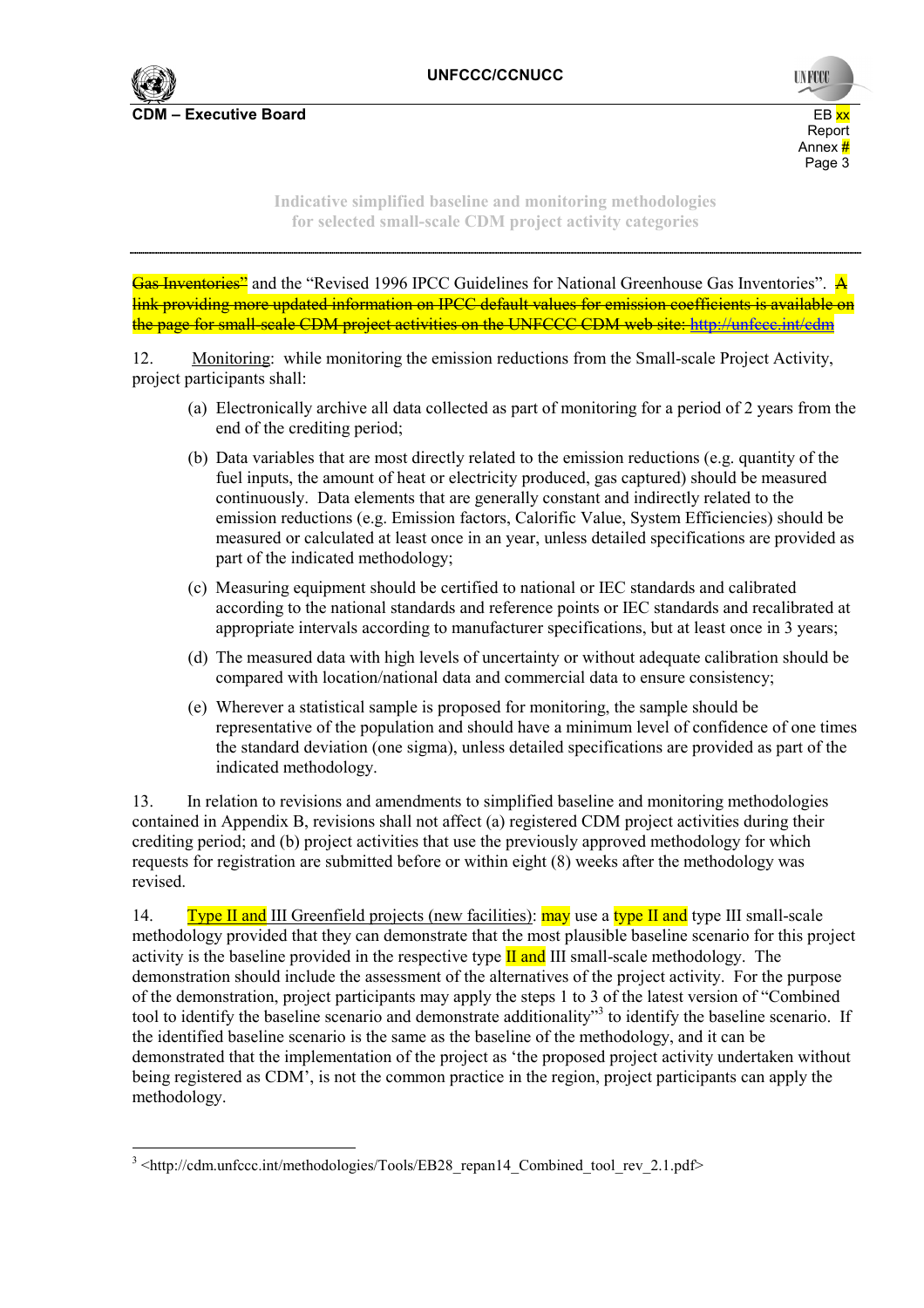

**UNFCCO** report to the contract of the contract of the contract of the contract of the contract of the contract of the contract of the contract of the contract of the contract of the contract of the contract of the contract of the Annex <mark>#</mark> Annex # Annex # Annex # Annex # Annex **#** Page 4

> **Indicative simplified baseline and monitoring methodologies for selected small-scale CDM project activity categories**

15. Retrofit: For project activities that seek to retrofit or modify an existing unit or equipment, the baseline may refer to the characteristics (i.e., emissions) of the existing unit or equipment only to the extent that the project activity does not increase capacity or output or level of service unless detailed specifications are provided as part of the indicated methodology. For any increase of capacity or output or level of service beyond this range, which is due to the project activity, a different baseline shall apply.

16. Capacity increase: Type II and III project activities involving capacity increase may use a type II and type III SSC methodology provided that they can demonstrate that the most plausible baseline scenario for the additional (incremental) capacity is the baseline provided in the respective type II and III small-scale methodology. The demonstration should include the assessment of the alternatives of the project activity. For the purpose of the demonstration, project participants may apply the steps 1 to 3 of the latest version of "Combined tool to identify the baseline scenario and demonstrate additionality" to identify the baseline scenario. If the identified baseline scenario for the additional (incremental) capacity is the same as the baseline of the methodology, and it can be demonstrated that the implementation of the project as 'the proposed project activity undertaken without being registered as CDM', is not the common practice in the region, project participants can apply the respective methodology. If the most plausible scenario for the additional capacity is the project activity, the baseline emissions are considered only to the extent of the capacity of the facility, which is being replaced.

17. Lifetime of existing equipments: In case of replacement of existing equipment, project participants shall use the following approach to estimate the point in time where the existing equipment would be replaced in the absence of the project activity:

- (i) The typical average technical lifetime of the equipment concerned may be determined and documented on the basis of common practices in the sector and the country (e.g. based on industry surveys, statistics, technical literature, etc.);
- (ii) The practices of the responsible company regarding replacement schedules may be evaluated and documented (e.g. based on historical replacement record of similar equipment);
- (iii) For project activities employing equipments that use refrigerants, the service lifetime assessment should also take into account the applicable regulations in the host country regarding the phasing out of certain types of refrigerants.

18. The time of replacement of the existing equipment in the absence of the project activity should be chosen in a conservative manner, i.e. the earliest point in time should be chosen in cases where only a time frame an be estimated. The determination of this date shall be made on a case-by-case basis, or, as specified by the applicable methodology. In general for household devices/appliances, the remaining lifetime may be disregarded.

19. For guidance on consideration of national policies and circumstances in baseline scenarios, 'Annex 3 - Additional clarifications regarding the treatment of national/sectoral policies and circumstances' of the  $22<sup>nd</sup>$  meeting report of the Executive Board shall be referred.

- - - - -